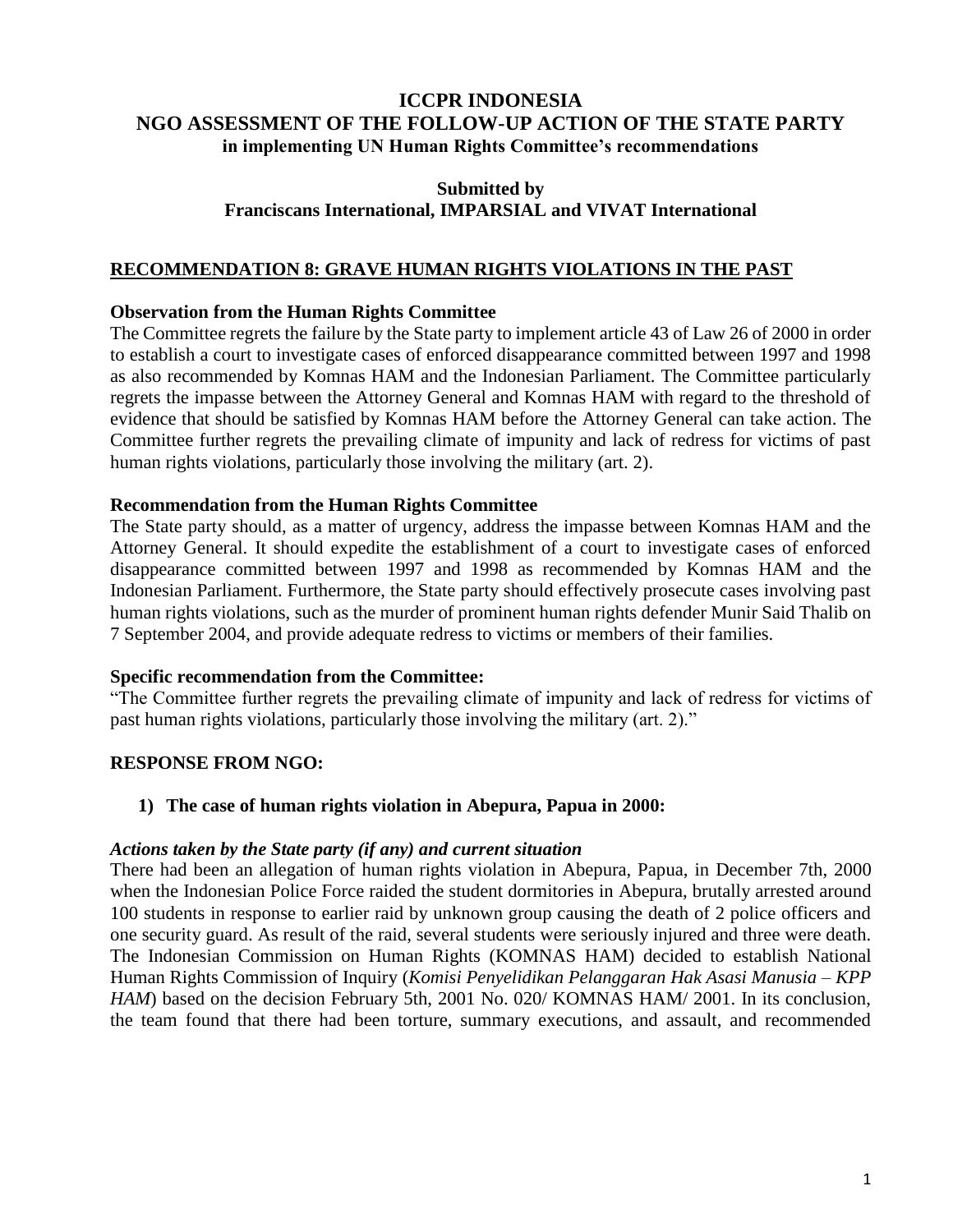prosecuting 25 police officers, 21 for their direct role in the violence and four for operational responsibility.1

Based on Law No. 26 of 1999, a regional court was established in 2005 in Makassar, South Sulawesi to hear the Abepura case. Around 100 witnesses were heard and provided evidence of evidence of systematic arrests and beatings by the security force. Two low rank officers were accused of human rights violation. However, the court acquitted both officers and dismissed the victims' claims for compensation.

## *Other Comments and actions immediately required from the State*

The 2001 Special Autonomy Law for Papua has the provision to create Human Rights Court for cases of human rights violation in Papua. To presence, the Government of Indonesia has failed to comply with the requirement in the Special Autonomy Law to create a Human Rights Court in Papua.

This is a proof that the Government of Indonesia fails to deliver the transition justice and also fails to achieve truth, accountability, and justice for serious human rights violation.

## **2) The case of Paniai shooting, in Enarotoli, Paniai District, Province of Papua in 8 December 2014:**

## *Actions taken by the State party (if any) and current situation*

We deplore the continuing human rights violation in Papua. The most recent human rights situation was the extrajudicial execution of four high school students in Paniai, Papua Province. On 8th December 2014, the Indonesian security forces shot dead four high school students,

- 1. Mr. Alpius Youw (17 yo),
- 2. Mr. Yulian Yeimo, (17 yo),
- 3. Mr. Simon Degei (18 yo),
- 4. Mr. Alpius Gobai, (17yo).

 $\overline{a}$ 

We received a report that at least 23 other people. Military and police officers fired into the crowd of around 800 indigenous villagers who had gathered to perform a traditional Papuan Waita dance. The dance was an expression of grievance of events of the night before, when military officers ill-treated two children and shot another.

Based on Law No 39, 1999 on Human Rights, the National Commission on Human Rights established an Ad-Hoc Investigation Team (*Tim Penyelidik Ad-Hoc*). The two members of the Team, Commissioner (Mr) Manager Nasution and Commissioner (Mr) Natalius Pigai went to visit to Paniai on February 17th to 20th 2015. They met and spoke with the witnesses. In conclusion of the visit, the team indicated the allegation of human rights violations.2 However, the team faced the difficulty to collect information from the military personnel.

According to 1997 Law No 31 on Military Courts, the Courts have jurisdiction to prosecute all crimes committed by soldiers. Therefore, KOMNAS HAM Ad-Hoc Investigation Team has no possibility to

<sup>&</sup>lt;sup>1</sup> Komnas HAM, *Laporan KPP HAM Papua: Ringkasan Eksekutif* [Human Rights Commission of Inquiry (KPP HAM) report on Papua/Irian Jaya: executive summary] (May 8, 2001), 11; Human Rights Watch, *Violence and Political Impasse in Papua* (July 2001), 15-21.

<sup>2</sup> See<http://www.hukumonline.com/berita/baca/lt54dde1d649192/komnas-ham-bentuk-tim-penyelidikan-kasus-paniai>